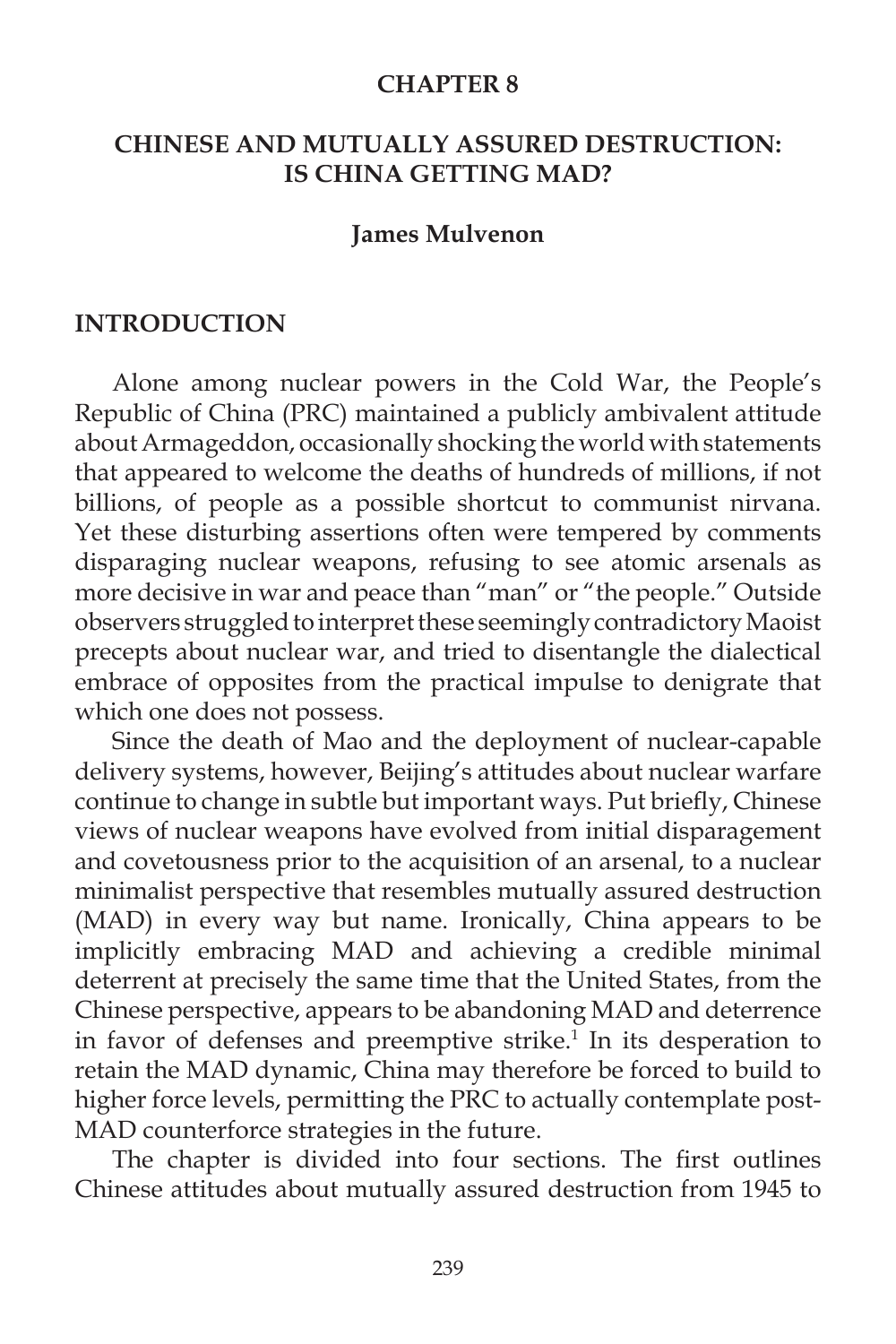1964, and focuses on the interplay between Maoist ideology, the split with the Soviet Union, and ongoing tension with the United States. The second section charts the evolution of Beijing's policies from 1964 to 1976 and assesses the impact of the successful acquisition of the bomb on China's views of nuclear weapons and warfare. The third section analyzes Beijing's evolving attitudes about deterrence from the death of Mao Zedong in 1976 to the present day. Finally, the chapter concludes with a discussion of the strategic implications of Beijing and Washington's diverging views on MAD.

### **DEFINITIONS**

The Chinese literature on nuclear deterrence presents significant terminological challenges to comparative study. To a certain extent, the linguistic divergence is intentional, as Chinese scholars and officials explicitly rejected the content and frameworks of the Western deterrence discourse as hegemonist and imperialist. For the purposes of this chapter, MAD is defined as minimum, mutual deterrence,<sup>2</sup> and has three key principles. First, do not pursue firststrike options. Second, do not attack weapons, since they cannot all be destroyed and the process will lead to an arms race. Instead, aim at cities and people in the form of countervalue strikes. Third, do not defend against the adversary's weapons with missile defenses, since it would be impossible, prohibitively expensive, and destabilizing by encouraging preemptive first strike. A MAD force therefore is relatively minimalist, seeking to satisfy, not maximize and secure forces through mobility, concealment, and hardening. Submarinebased forces are the ideal MAD system, because they are relatively invulnerable to a decapitation strike.

 Chinese strategists use two terms to describe their nuclear doctrine: "minimal deterrence" and "limited deterrence." Minimal deterrence is China's self-defined doctrine, characterized by a small, second-strike countervalue force bound by a no-first use doctrine as well as negative and positive security assurances. In many respects, the doctrinal aspects of the concept strongly resemble MAD, though the credibility of the PRC's deterrent force was historically in question. More recent Chinese writings call for an aspirational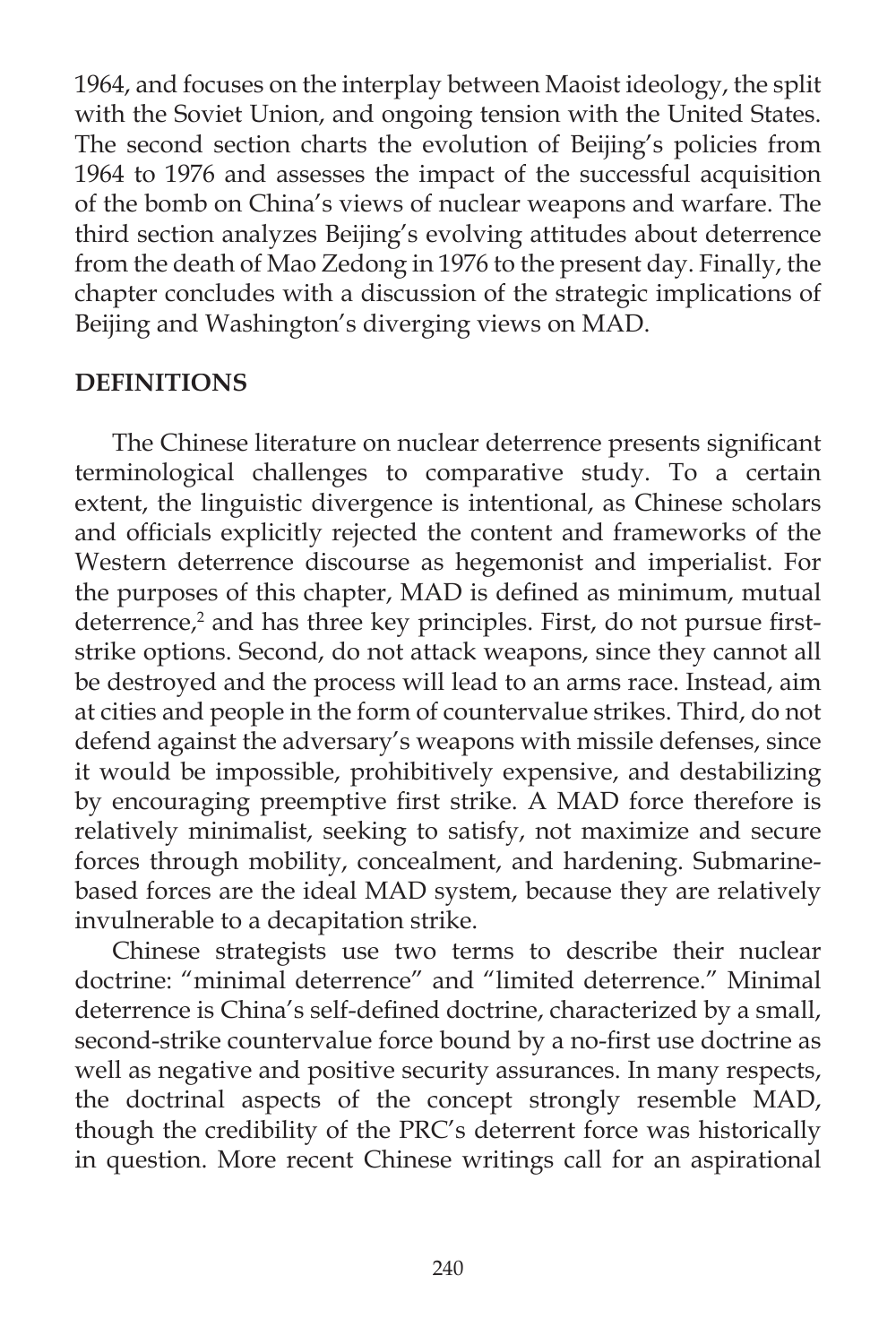doctrine of "limited deterrence" (*youxian weishe*) comprised of counterforce, warfighting capabilities "to deter conventional, theater, and strategic nuclear war, and to control and suppress escalation during a nuclear war."3 According to Chinese analysts, such a posture requires "a greater number of smaller, more accurate, survivable, and penetrable intercontinental ballistic missiles (ICBMs); sea launched ballistic missiles (SLBMs) as countervalue retaliatory forces; tactical and theater nuclear weapons to hit battlefield and theater military targets and to suppress escalation; ballistic missile defense to improve the survivability of the limited deterrent; spacebased early warning and command and control systems; and antisatellite weapons (ASATs) to hit enemy military satellites."4 In terms of Western theories, this "limited deterrence" concept resembles the "flexible response" concept of the late McNamara period.

### **CHINESE ATTITUDES ABOUT NUCLEAR WEAPONS, 1945-PRESENT**

## **1945-64: Paper Tigers, Bloody Feuds.**

When the American atomic bomb fell on Hiroshima in 1945, the Chinese Communist Party and its leader, Mao Zedong, were mopping up their victory over the Japanese Imperial Army and readying themselves for civil war against Chiang Kai-Shek's Nationalist forces. Mao's guerrilla armies had been fighting for nearly 2 decades and were beginning to see the fruits of his theories of protracted struggle and People's War against technologically superior foes. Among his tenets was a belief that man was ultimately more powerful than machine and that no weapon was sufficient to defeat the will of the "the people." Despite this view, however, there was understandable fear about the awesome destructive power of atomic weapons and a significant amount of frustration, as evidenced in this unattributed historical analysis published by a Chinese author:

At the end of World War II, after it had dropped two atomic bombs on Hiroshima and Nagasaki in Japan, U.S. imperialism assumed that armed with this "ultimate weapon" it could ride roughshod over the world and do whatever it pleased. At the time there was a kind of fear mentality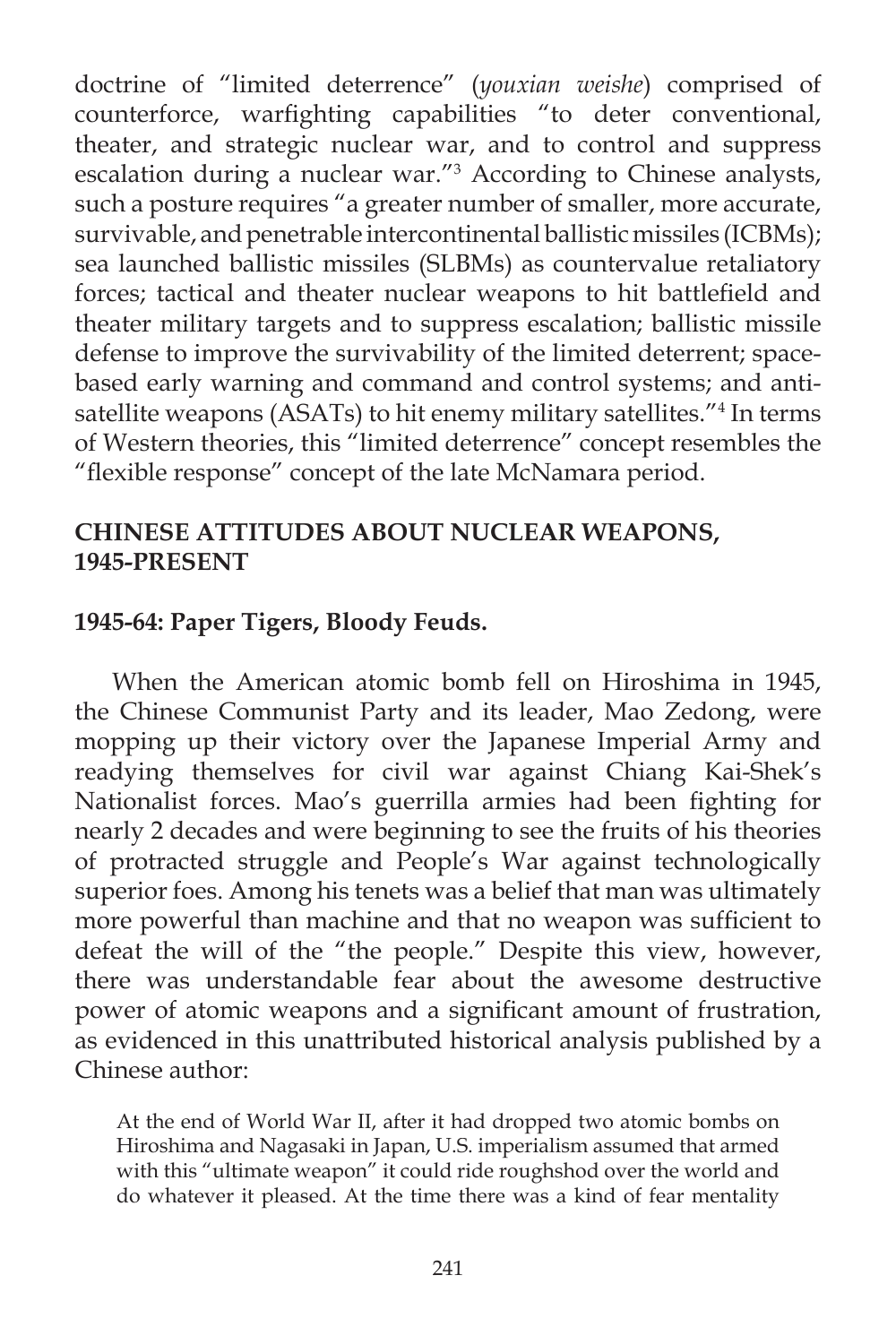among the Chinese people as well as among the peoples of other countries. U.S. imperialism, possessed of atomic weapons, appeared to them so powerful that they thought it could put down peoples' revolutions at will.

Until 1955, China sought to control these fears by enforcing a virtual news blackout on news related to global nuclear developments. For example, there was no mention in any Chinese news source about Britain's 1952 successful test of a nuclear weapon.<sup>5</sup>

When the bomb was mentioned by Chinese officials or media, the tone was always disparaging, downplaying the strategic significance of the technology and emphasizing the power of the Chinese people. The classic encapsulation of this viewpoint was Mao's famous statement:

The atom bomb is a paper tiger with which the American reactionaries try to terrify the people. It looks terrible but, in fact, is not. Of course, the atom bomb is a weapon of mass annihilation: the outcome of a war is decided by the people, not by one or two new weapons.<sup>6</sup>

Quoting Mao, then Minister of National Defense Lin Biao in his 1963 article, "Long Live the Victory of People's War," argues "The spiritual atomic bomb which the revolutionary people possess is a far more powerful weapon than the physical atomic bomb."7 While these statements accurately reflect Mao's normative and ideological beliefs about the primary of man over technology, it is also clear that he made a virtue out of a necessity. A country that does not have nuclear weapons has an incentive to downplay their strategic significance. Moreover, the Beijing government believed that "exaggeration of the destructiveness of nuclear war only served to demoralize the socialist camp and plays into the hands of U.S. nuclear blackmail,"8 while consistent dismissal of the threat "boosted the morale" of the Chinese people.<sup>9</sup> As explored in more detail later, these dismissive views also played an important part in shaping China's minimalist view of its own nuclear weapons and their role, encouraging Beijing to develop the smallest possible deterrent and thus embrace the essence of MAD.

 While Beijing sought to devalue nuclear weapons in this period, events in the international security environment also highlighted the fact that nuclear weapons were in some cases counterproductive to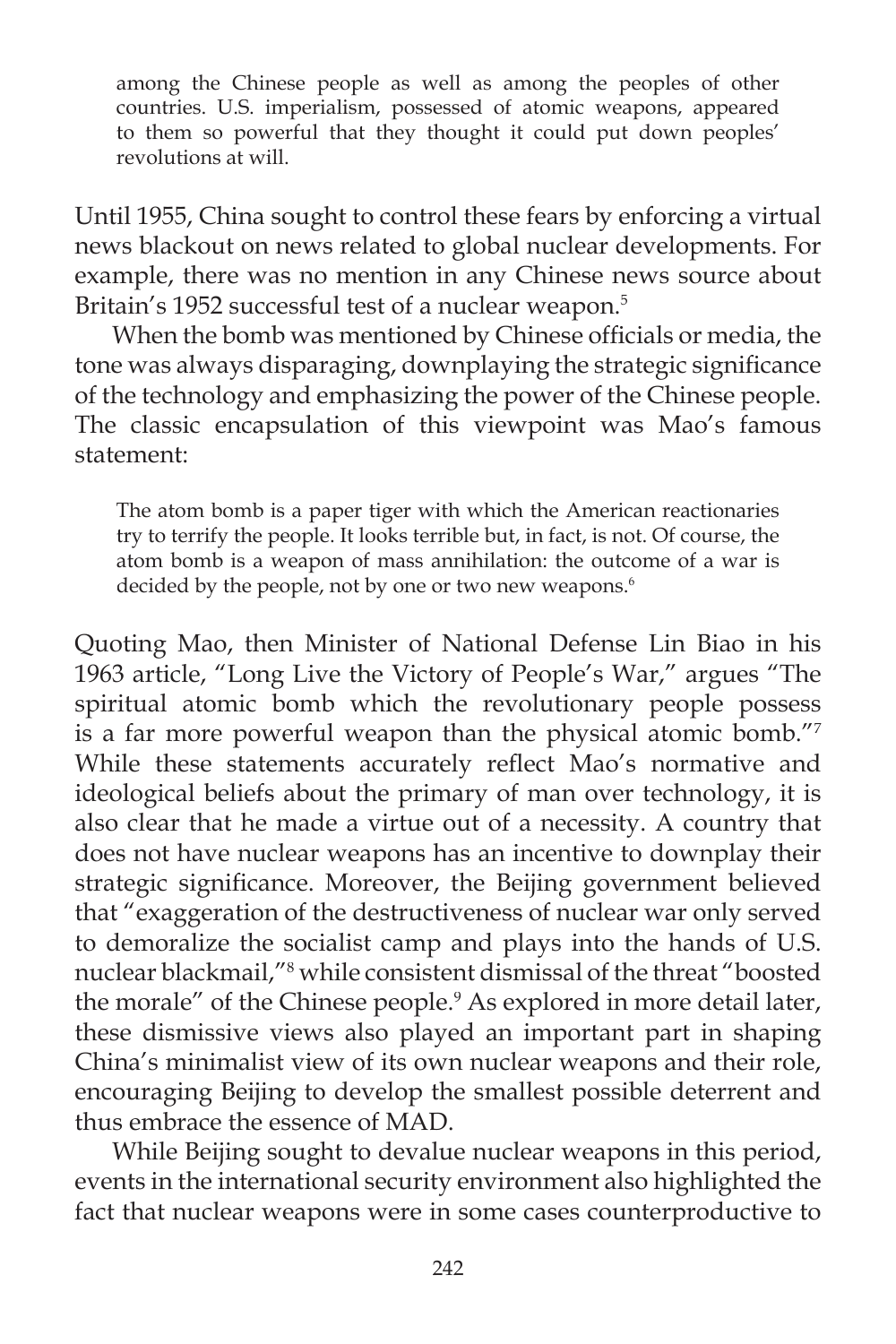Chinese national interests and relations with other countries. From a threat perspective, the Korean War, as well as the 1954 and 1958 Quemoy-Matsu crises, were marked by implicit or explicit threats of nuclear attack from the United States, which the Chinese denounced as "nuclear blackmail." Unprotected from such an attack, Beijing turned to its ally, the Soviet Union, for a nuclear umbrella commitment and technical assistance in building its own bomb. In 1956, Mao Zedong stated plainly that China needed nuclear weapons, arguing that "if we are not to be bullied in the present-day world, we cannot do without the atomic bomb."10 He implicitly accepted that nuclear weapons had deterrent value, at least against the corrupt West. Yet the intra-alliance debate over the correct interpretation of these crises and the nature of nuclear war itself, as well as the subsequent negotiations for a Chinese bomb, severely frayed the unity of the socialist camp, and eventually was a major factor in its rupture in the late 1950s and early 1960s.

 The Sino-Soviet debate over the nature of nuclear warfare reveals important features of Chinese attitudes about the bomb and its perceived utility. View in hindsight, the heart of the argument was a disagreement over whether "mutually assured destruction" was indeed "mutual." While both Moscow and Beijing agreed with Clauswitz's dictum that "war is the continuation of politics," they disagreed over its continuing applicability in the nuclear era. Asserting that "the effects of massive retaliation are highly doubtful,"11 China interpreted American unwillingness to use nuclear weapons in Korea and the 1954 and 1958 Quemoy-Matsu crises as further proof that atomic weapons were a "paper tiger."<sup>12</sup> Beijing also believed that nuclear weapons limited American power:

Recourse to this kind of weapon places U.S. imperialism in a position of extreme isolation, and militarily, the massive destructiveness of nuclear weapons limits their use, for in civil wars and wars of national independence, where the lines zigzag and the fighting is at close range, the use of nuclear weapons of mass destruction would inflict damage on both belligerents.13

For the Union of Soviet Socialist Republics (USSR), however, the consequences of war, i.e., total destruction, threatened to undermine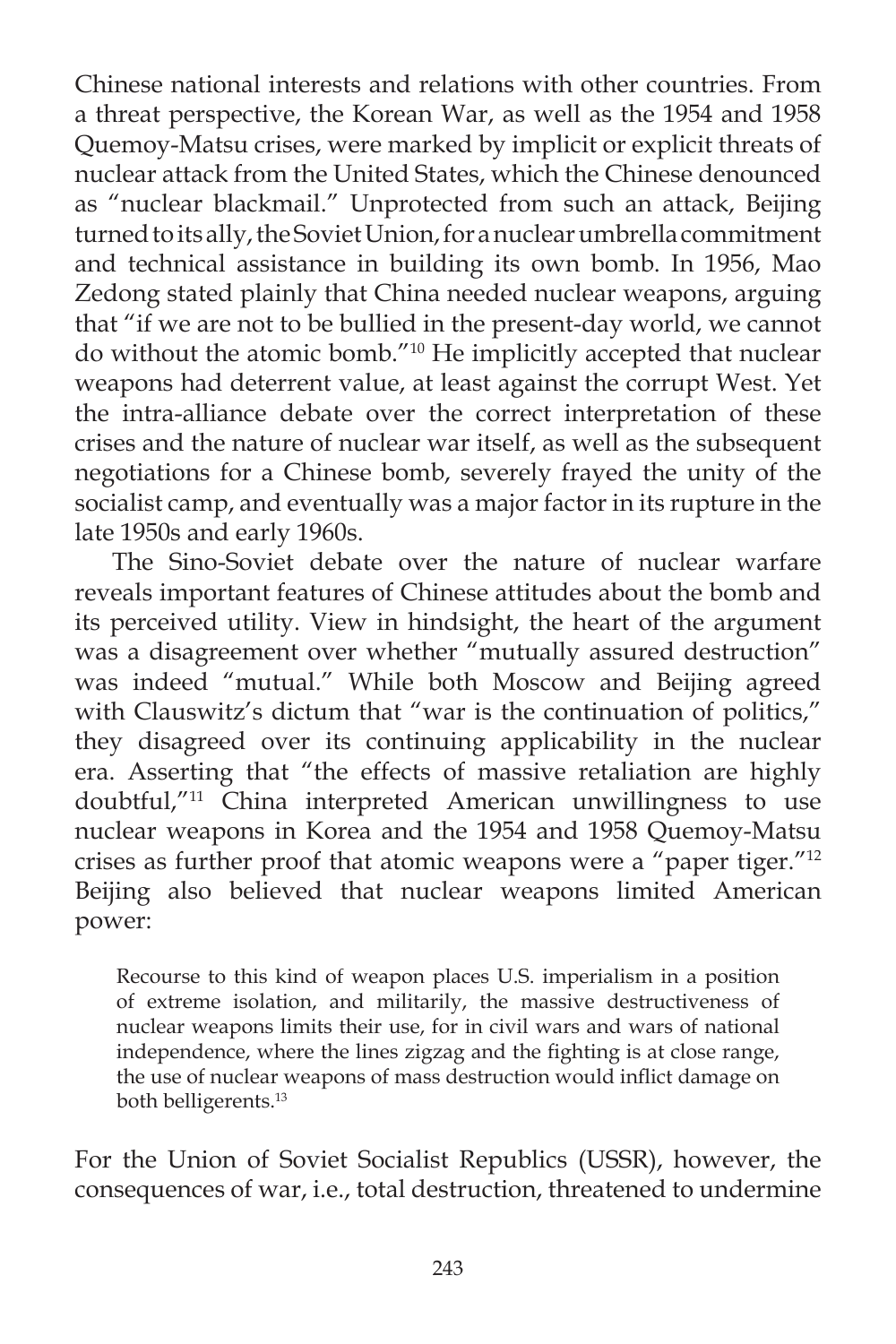the desired political end of communist domination. In response to Malenkov's 1954 statement that nuclear war would result in the "annihilation of mankind," Foreign Minister Chen Yi responded, "We do not believe that the power of atomic weapons is too overwhelming. We do not believe that atomic weapons could destroy mankind."14 Indeed, Beijing rejected the potential effectiveness of nuclear weapons against China:

Nuclear weapons would not be effective against China because of her large territory and the general dispersal of her armed forces, population, and industrial centers, and that battles were won decisively only with the occupation of enemy territory by infantry forces.15

The atomic bomb itself cannot be the decisive factor in a war . . . It cannot be employed on the battlefield to destroy directly the fighting power of the opposing army in order not to annihilate the users themselves. It can only be used against a big and concentrated object like a big armament industry center or huge concentration of troops. Therefore, the more extensive the opponents' territory is and the more scattered the opponent's population is, the less effective will the atomic bomb be. 16

# As a result, Mao insisted in 1957 that China was not afraid of nuclear war:

People all over the world are now discussing whether or not a third world war will break out. In regard to his question, we must be psychologically prepared and at the same time take an analytical view. We stand resolutely for peace and oppose war. But if the imperialists insist on unleashing another war, we should not be afraid of it. Our attitude on this question is the same as our attitude toward all disturbances: Firstly, we are against it; secondly, we are not afraid of it.<sup>17</sup>

 More disturbing to observers in Moscow and around the world, Mao in the same year asserted that China could survive and prevail in a nuclear war, and therefore saw global megadeath as a potential historical shortcut to victory over capitalism:

The first World War was followed by the birth of the Soviet Union with a population of 200 million. The Second World War was followed by the emergence of the socialist camp with a combined population of 900 million. If the imperialists should insist on launching a third world war, it is certain the several hundred million more will turn to socialism; then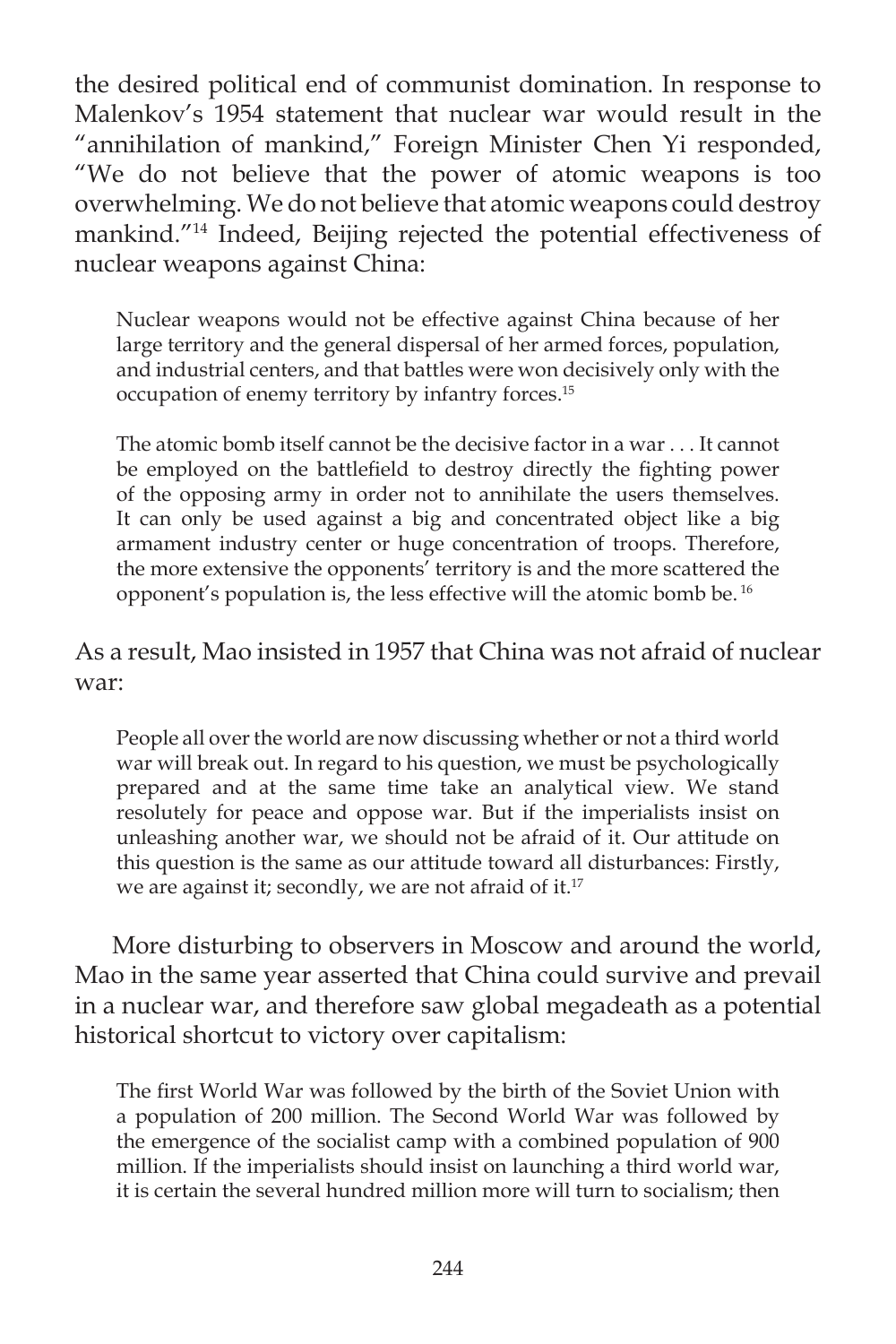there will not be much room left in the world for the imperialists, while it is quite likely that the whole structure of imperialism will utterly collapse.18

Lest one assume that this was a political line unsupported by professional Chinese military officers, Marshal Peng Dehuai, who would later stand up to Mao over the failures of the Great Leap Forward, agreed with the Chairman's arithmetic:

America possesses atomic weapons and is threatening us with them. But we are not afraid of atomic warfare. Why? Because China has 600 million people. Even if 200 million people were killed by atomic weapons, 400 million people would still survive. Even if 400 million people were killed, 200 million would still survive. Even if 200 million survived, China would still constitute a big country of the world. Furthermore, these 200 million people will absolutely not surrender. Therefore, at the end America will lose the war.19

At its most extreme, the hyperbole of Chinese communist propaganda promised impossible rewards for war: "The victorious people would very swiftly create on the ruins of imperialism a civilization thousands of times higher than the capitalist system and a truly beautiful future for themselves."20 This rhetoric was deeply alarming to the Soviet Union, and explains Moscow's unwillingness to implement nuclear cooperation agreements with Beijing as well as their reluctance to extend a Soviet nuclear umbrella over Beijing in the 1958 Quemoy crisis.<sup>21</sup> From then on, China knew that the Soviet Union could not be relied on for extended deterrence. According to Foreign Minister Chen Yi in 1963, "[W]hat is this Soviet assurance worth? . . . This sort of promise is easy to make, but . . . worthless. Soviet protection is worth nothing to us . . . No outsiders can give us protection, in fact, because they always attach conditions and want to control us."<sup>22</sup>

As a result of these fissures in the Sino-Soviet relationship, open verbal warfare broke out between Moscow and Beijing on the issue of nuclear warfare and the struggle with American imperialism. Moscow openly rejected Mao's political analysis of the bomb, arguing that "the atom bomb does not adhere to the class principle."23 Moreover, Moscow excoriated the lack of realism in Chinese understandings of nuclear war, arguing that "the Chinese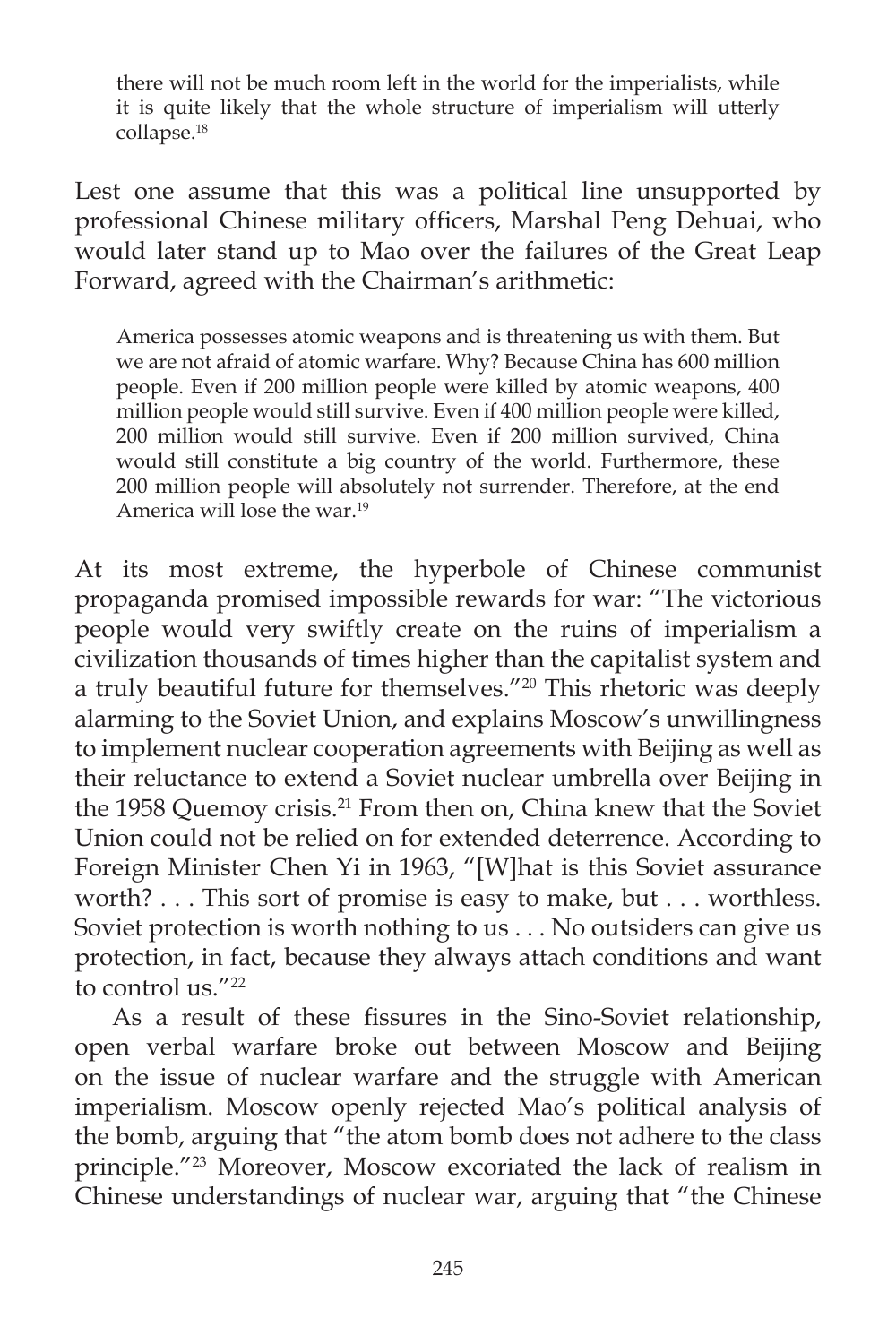Communist Party has developed some kind of special aims and interests which the socialist camp cannot support with its military force."24 Finally, Moscow made the following unsubtle threat to leave Beijing in the cold, warning that "the attempt of any socialist country to rely on its own force in insuring its defense―forces which, moreover, may not be sufficient in all countries—can prove to be a fatal mistake in the age of nuclear arms."25 In other words, "China might be subjected to massive destruction before the Russians had a chance to intervene."26

 Shorn of any guarantee of protection from nuclear attack, China returned to its "man over machine" line in 1958:

Although the absolute control of atomic weapons is now in the socialist camp, it still does not believe that the atomic weapons is the chief factor in determining victory. Atomic weapons and ICBMs are good weapons, but they cannot be substituted for men in warfare. The United States should therefore realize that the Chinese people are no longer frightened by any atomic attack!<sup>27</sup>

Beijing also stepped up verbal assaults on the Soviet views of nuclear conflict, rejecting Moscow's contention that mutual deterrence excludes the possibility of war.<sup>28</sup> Instead, China argued that mutual deterrence gave them political and military room to maneuver, especially in national liberation wars and revolutionary civil wars.<sup>29</sup> Beijing responded to Moscow's risk-averse behavior with taunting:

The crucial point is, what should be the policy in the face of U.S. imperialist nuclear blackmail and threats―resistance or capitulation? We stand for resistance.<sup>30</sup>

Imperialism, whose doom is sealed, cannot save itself by relying on nuclear weapons, nor can the socialist countries win victory in their struggle against imperialism by relying solely on nuclear weapons . . . The Soviet leaders insist on exaggerating the role of nuclear weapons and trust blindly in them, despise the masses, and have forgotten that the masses are the makers of history, and so they have degenerated into worshippers of nuclear weapons.<sup>31</sup>

The Chinese believed that Soviet policy―its support of peaceful coexistence, emphasis on the horrors of nuclear war, and downgrading of militancy in national liberation movements―paralyzes the revolutionary process and, consequently, the struggle against imperialism.<sup>32</sup>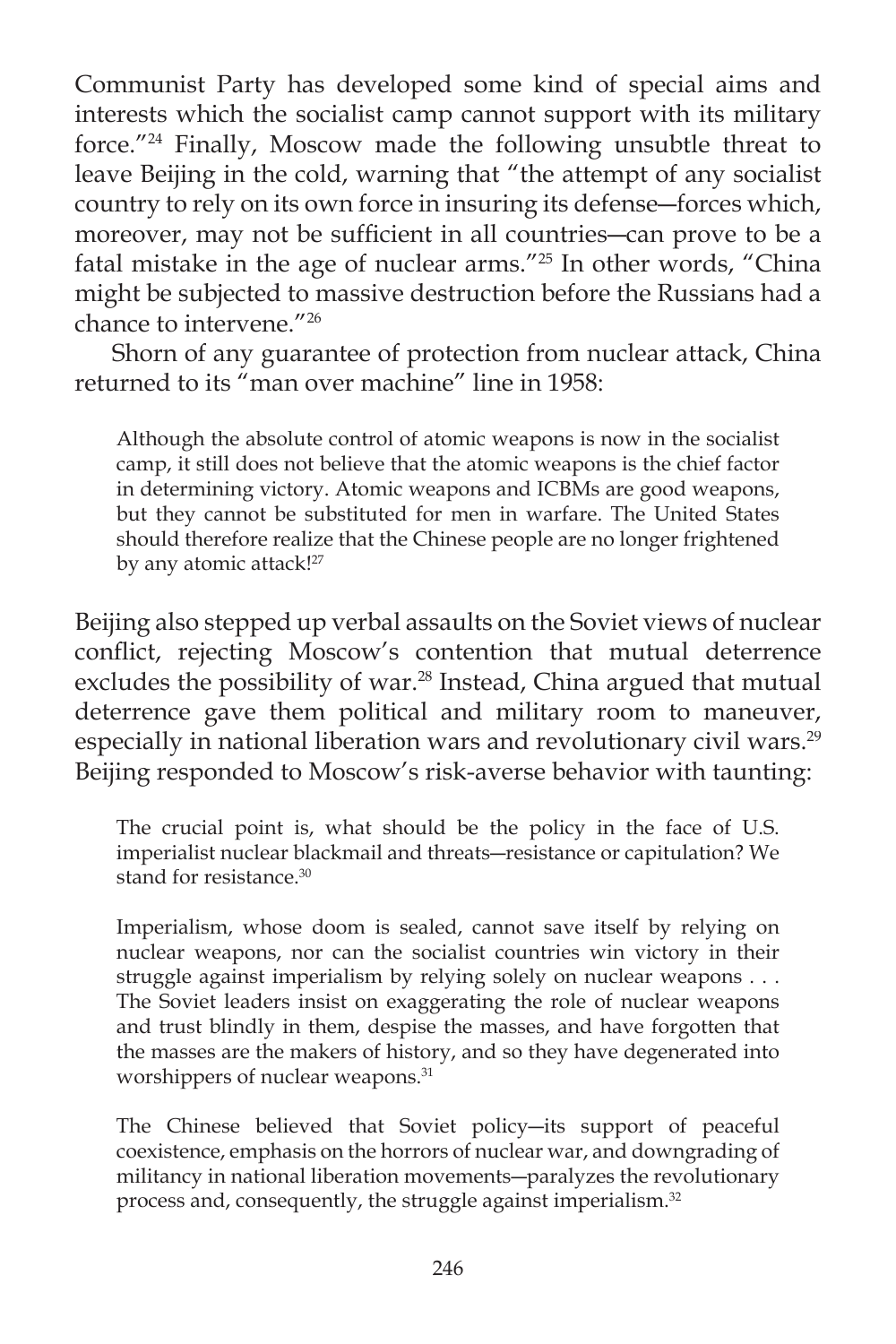Finally, China warned the Soviet Union that its attempts at control in the socialist camp, particularly with regard to the distribution of nuclear technology, were not going to prevent China from pursuing its own capability. As a 1963 government statement forcefully asserts, "the Chinese people will not tremble before U.S. nuclear threats,"33 and will not "kneel before the nuclear blackmail of the U.S. imperialists."<sup>34</sup> Instead, an official argues that "the one and only way to counter the threat of a nuclear war is for more socialist and peace-loving countries to gain a nuclear self-defense capability."35

# **Views of Nuclear Weapons After Acquisition, 1964-78.**

By the early 1960s, China was moving closer to its goal of developing an indigenous weapon, which would serve "as a principal means to remain autonomous from both Soviet and U.S. alliance systems" and the "ultimate guarantor of their national security."<sup>36</sup> While the Chinese believed that even a token capability would deter the United States,<sup>37</sup> Beijing's relentless disparaging of nuclear weapons undermined the credibility of rumors about Beijing's impending atomic and missile capability.<sup>38</sup> However, China's successful detonation of a fission weapon in 1964 was effective "propaganda of the deed,"<sup>39</sup> announcing to the world that Beijing was no longer vulnerable to U.S. "nuclear blackmail."<sup>40</sup> The official statement is a fascinating window into China's conflicted attitude about nuclear weapons. It is riddled with internal contradictions and dialectical mindbenders. It strains credulity, for instance, that the Chinese would have spent an enormous amount of scarce state resources to build a weapon that is explicitly labeled as a "paper tiger." If atomic weapons were a paper tiger, it is difficult to fathom how nuclear weapons will provide "defense" and protect "the Chinese people from U.S. threats to launch a nuclear war." Moreover, the official insistence that China developed nuclear weapons in order to aid in the global disarmament of nuclear weapons seems disingenuous at best. But to question this report's logic misses the point, because it is a testament to ideological correctness. Only Mao's death in 1976 provided an opportunity to strip the bomb of its political character and explore the strategic rationales and possible utility of nuclear weapons in Chinese defense and foreign policy.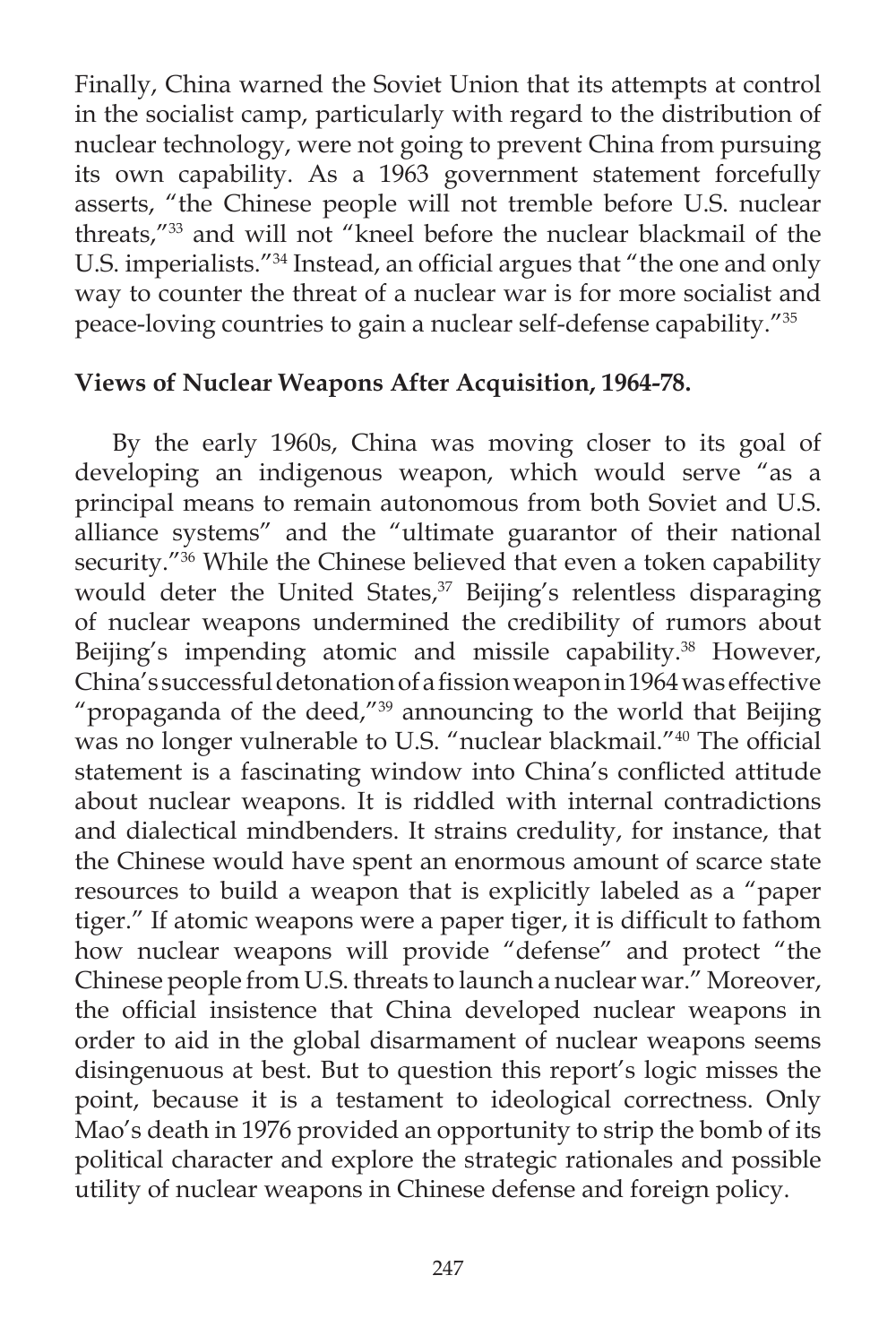After China joined the ranks of the nuclear powers, its views of nuclear weapons underwent some important and understandable modifications. First, the incessant disparaging of nuclear weapons as a "paper tiger" was toned down in favor of trumpeting of China's success in creating a "real tiger," which could deter the country's enemies and boost the morale of the population. At the same time, China stepped up its criticism of the nuclear weapons policies of the Soviet Union and the United States, particularly the superpowers' use of their arsenals to intimidate and bully smaller states. Beijing's fears were confirmed during the chaos of the Cultural Revolution, when a feeler from Moscow to Washington was leaked. The feeler called for a preemptive strike against China's nuclear facilities, but was ultimately disavowed by Kissinger. China sought to differentiate itself from the superpowers by issuing a no first use policy, asserting both negative and positive security assurances,<sup>41</sup> and advocating the proliferation of nuclear-free zones around the world.42 China also embraced the notion of a minimalist mutual deterrence, arguing that its small, new arsenal would credibly deter U.S. threats to launch a nuclear war. In short, China embraced MAD when it acquired nuclear weapons, as reflected in emerging doctrine and force structure, but for ideological reasons was precluded from explicitly labeling it as such. At the same time, both Russia and the United States abandoned MAD as an official policy, leaving China with a miminalist posture while they racheted up the ladder to a more maximalist position.

### **Views of Nuclear Weapons After the Death of Mao, 1978-Present.**

 The death of Mao permitted important changes in Chinese views of nuclear weapons, though the shifts were gradual in scope and timing. Deng Xiaoping, for instance, did not completely abandon the Maoist rhetoric about using nuclear victory over capitalist imperialism, and he was certainly no less cold-blooded in its analysis:

It is impossible to exterminate the human race by using nuclear weapons. Now there are more than four billion people in the world. If the worst came to worst and more than two billion people died, the other more than two billion people would remain. More than two billion people would live on the globe just the same.<sup>43</sup>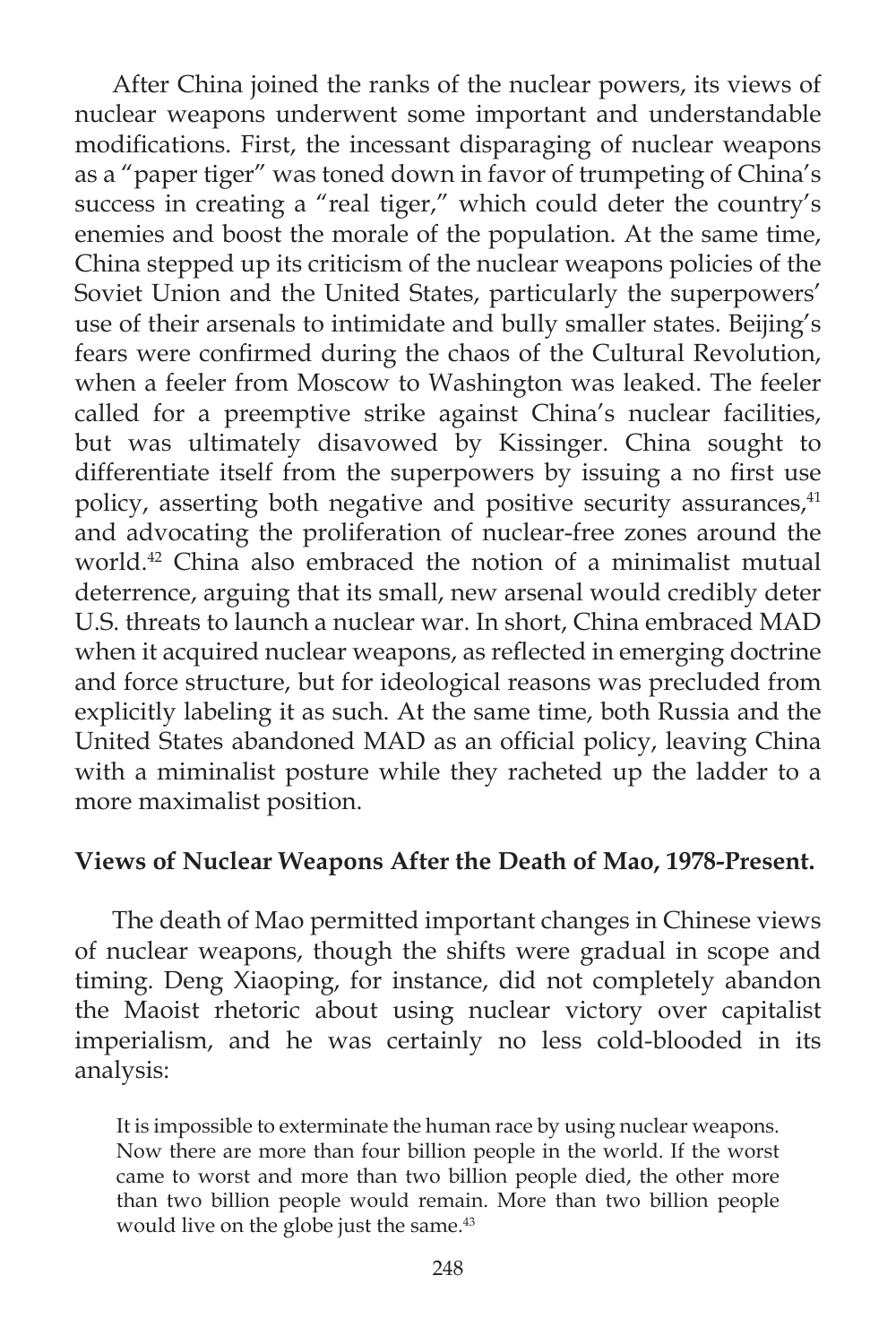Indeed, official statements about deterrence since the late 1970s have been remarkably consistent, despite wholesale changes in the arsenals of both the United States and the former Soviet Union. In 1983, Deng Xiaoping validated China's minimalist deterrence posture, declaring that the development of nuclear weapons "had forced the superpowers not to use" their arsenals against China, adding that "China only wants to adhere to principle: we have what others have, and anyone who wants to destroy us will be subject to retaliation."44 In 1986, Defense Minister Zhang Aiping elaborated on this theme, asserting "We have built a powerful national defense and possess a nuclear strike capability. The enemy no longer dares to strike [the first blow] or to underestimate us.<sup>"45</sup> These views have survived the end of the Cold War and are still being publicly delivered by officials. In a July 1997 speech to the U.S. Army War College, Lieutenant General Li Jijun, Vice President of the PLA's Academy of Military Science, reiterated China's public position regarding its nuclear posture:

China's nuclear strategy is purely defensive in nature. The decision to develop nuclear weapons was a choice China had to make in the face of real nuclear threats. A small arsenal is retained only for the purpose of self-defense. China has unilaterally committed itself to responsibilities not yet taken by other nuclear nations, including the declaration of a no-first-use policy, the commitment not to use or threaten to use nuclear weapons against non-nuclear states and in nuclear-free zones . . . In short, China's strategy is completely defensive, focused only on deterring the possibility of nuclear blackmail being used against China by other nuclear powers.46

These comments also reveal the ongoing contradictions between China's declared nuclear principles, its changing force structure and doctrine, and important changes in the international security environment during this period, including U.S. and Russian drawdowns, the abrogation of the antiballistic missile (ABM) Treaty, the imminent introduction of theater and national missile defenses, the advent of increasingly accurate conventional precision guided munitions (PGMs), and the emerging weaponization of the Indian arsenal. Indeed, the comments highlight the necessity for a more critical examination of the discontinuities between China's public statements about nuclear weapons, its technical modernization programs, and doctrinal debates, with the goal of developing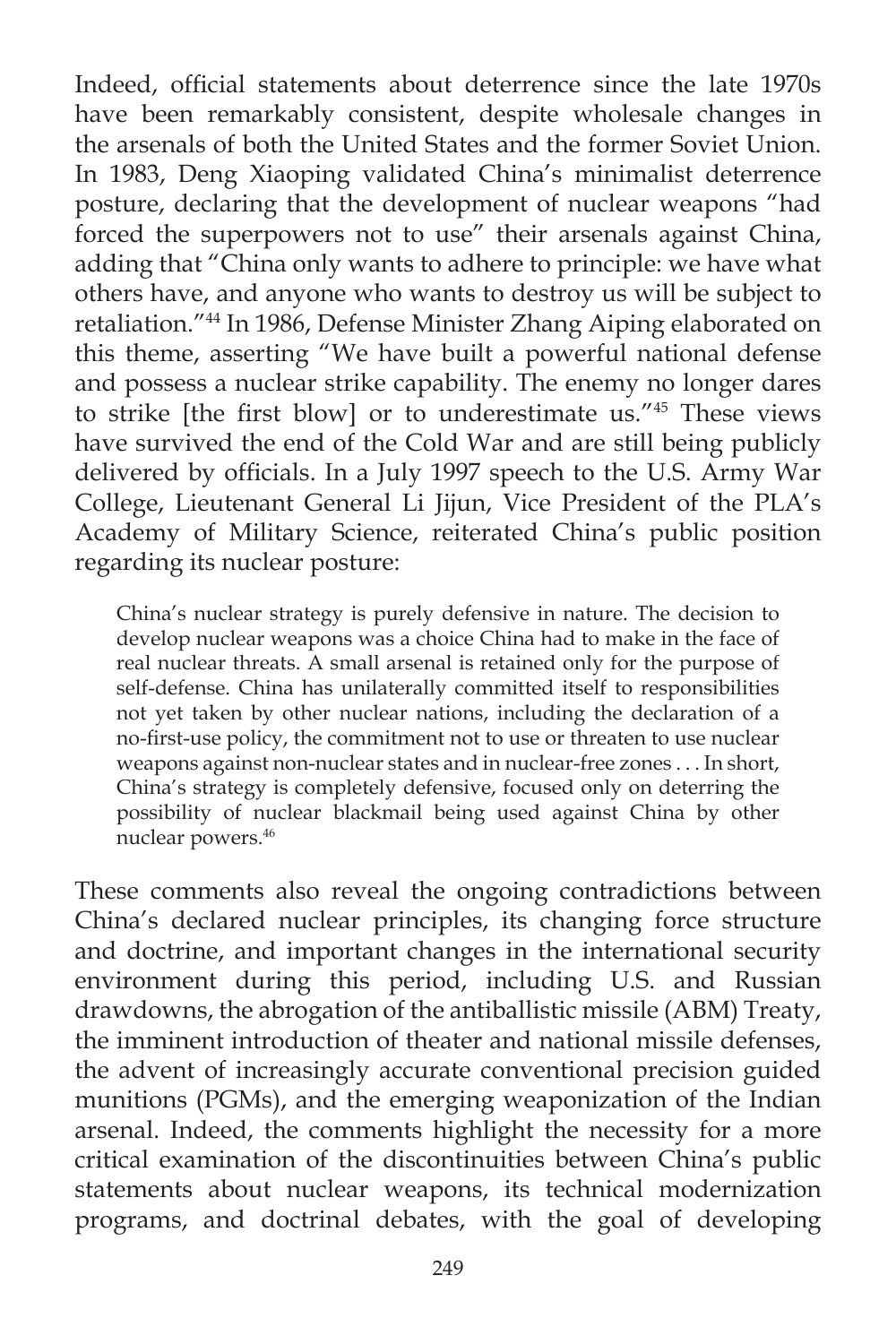a comprehensive understanding of the nature of the force. The question remains as to whether MAD is still an important organizing principle for China's arsenal.

 China's currently deployed nuclear forces are incompletely postured for mutually assured destruction, as defined earlier. The small ICBM force (roughly two dozen missiles) is structurally and doctrinally configured for MAD, though its second strike has historically lacked credibility. The deployed continental United States (CONUS)-capable ICBM force is based exclusively in silos. It has no strategic early warning infrastructure to permit launchunder-attack (LUA)/launch-on-warning (LOW). As a result, the operational survivability of China's nuclear retaliatory capability vis-à-vis major nuclear powers was and probably still is open to question, particularly in the context of an all-out preemptive decapitation strike. At best, China's minimalist deterrent was primarily psychological, though the potency of this aspect of the deterrent should not be underestimated. Beijing's concerns about the credibility of its second strike, however, have been exacerbated by the expected deployment of theater and national missiles defenses by the United States, as well as the recognition that U.S. conventional forces have developed the ability to destroy fixed targets like silos with PGMs.

 At the same time, the Chinese force has grown to encompass more than simply minimal deterrent forces, including theater and tactical systems. Viewed in its totality, the Chinese nuclear arsenal seems to defy simple categorization as a MAD force. The PRC's multifaceted inventory is made up of strategic, theater, and tactical systems of varying range, accuracy, and yield, reflecting the very different missions it is required to perform. The small ICBM force, anchored by the DF-5 family of missiles, is the heart of the MAD force, composed of a minimally necessary number of missiles with large warheads and CEPs designed to hit countervalue targets like cities. The theater systems, by contrast, are unlikely to be used in a second-strike role following a preemptive strike. Instead, the theater systems look like offensive systems meant to threaten or strike U.S. forces and bases in Asia in order to deter coalition operations or degrade conventional capability. The short-range, ballistic missile forces, which are also nuclear capable, further confuse the situation by serving a variety of conventional warfighting and nuclear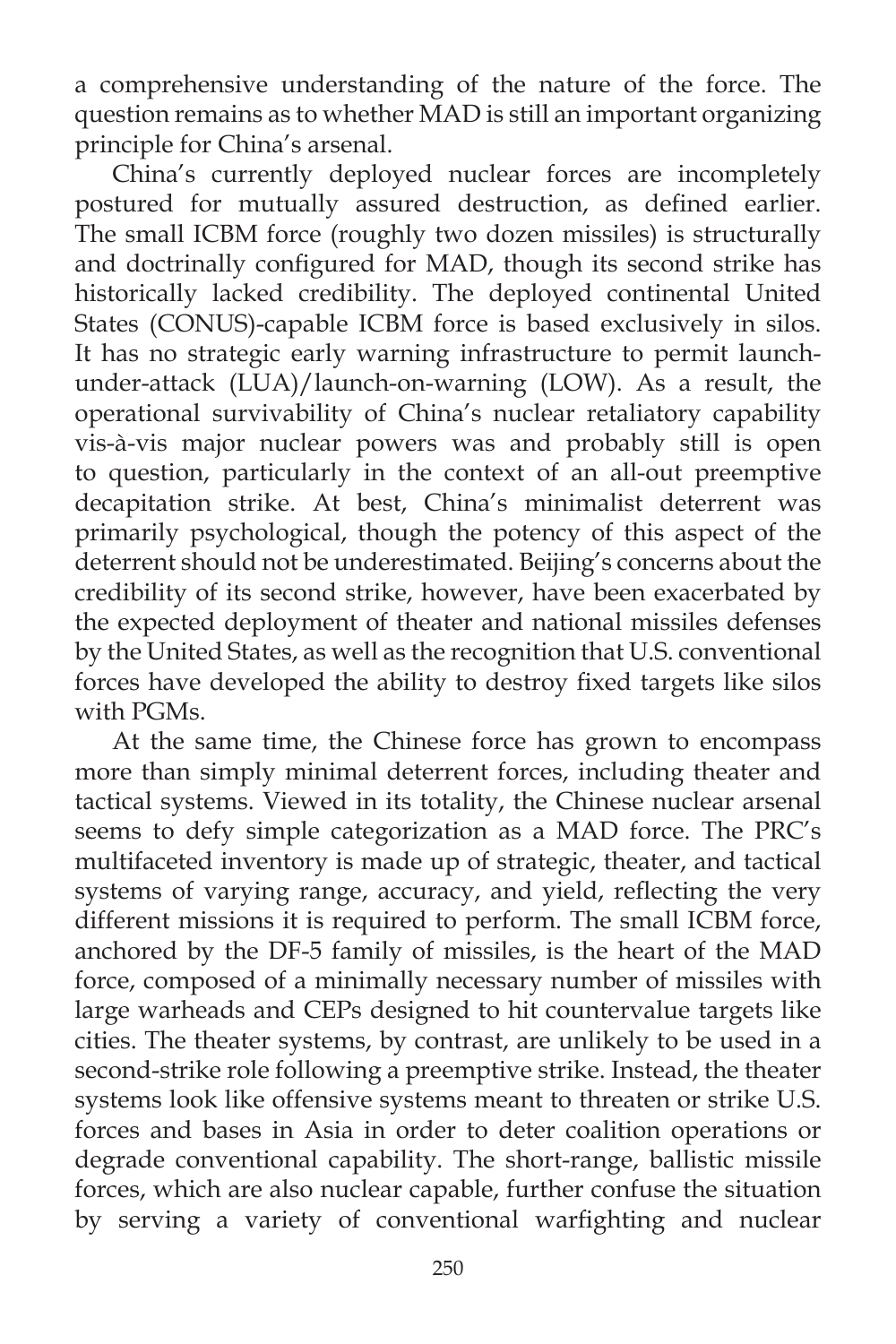warfighting roles. For the future, the doctrine and force structure of China's Second Artillery must be analyzed at three distinct levels. The first level is a MAD posture of *credible minimalist deterrence* with regard to the continental United States and Russia, the second is a more offensive-oriented, counterforce posture of *"limited deterrence"*  with regard to China's theater nuclear forces, and the third is an *offensively-confi gured, preemptive, counterforce warfi ghting posture* of "active defense" or "offensive defense" for the Second Artillery's conventional missile forces.

 How did the Chinese force evolve into this arrangement? First, the evidence tends to confirm the arguments of Lewis, et al., of the importance of technology as a determinant of Chinese doctrine. The progression of missile systems, with their gradually expanding ranges and capabilities, defined the limits of the possible for the Chinese leadership. Technology alone did not determine the nature of the Chinese nuclear force posture. Central guidance on ranges and payloads, while admittedly vague, appears to conform with strategic-level perceptions of threats and goals in the external security environment, especially when matched with its corresponding logical deployment pattern. Perhaps, the Chinese made a virtue out of necessity in the construction of their nuclear deterrent by accepting the technological constraints of the system and making rational choices under those constraints. Historically, attention has focused on reducing the discontinuity between reality and aspiration, which is oftimes referred to as the "capabilities-doctrine gap."

 At the present stage in the Second Artillery's modernization, China is nearing an historic convergence between doctrine and capability, allowing it to achieve credible minimalist deterrence vis-àvis the continental United States. This represents a convergence of its doctrine and capability that China has not confidently possessed since the weaponization of its nuclear program in the mid-1960s. Indeed, the PRC's current modernization program appears to be a quest to increase the credibility of its deterrence posture by improving the readiness and survivability of the force. Measures being implemented include a transition from volatile liquid fuels to more stable solid fuels, a shift from fixed basing to mobile basing, the introduction of improved guidance systems, and the construction of a robust C4I infrastructure. Currently, the Chinese have not operationally deployed their planned solid-fueled, road-mobile ICBMs, though the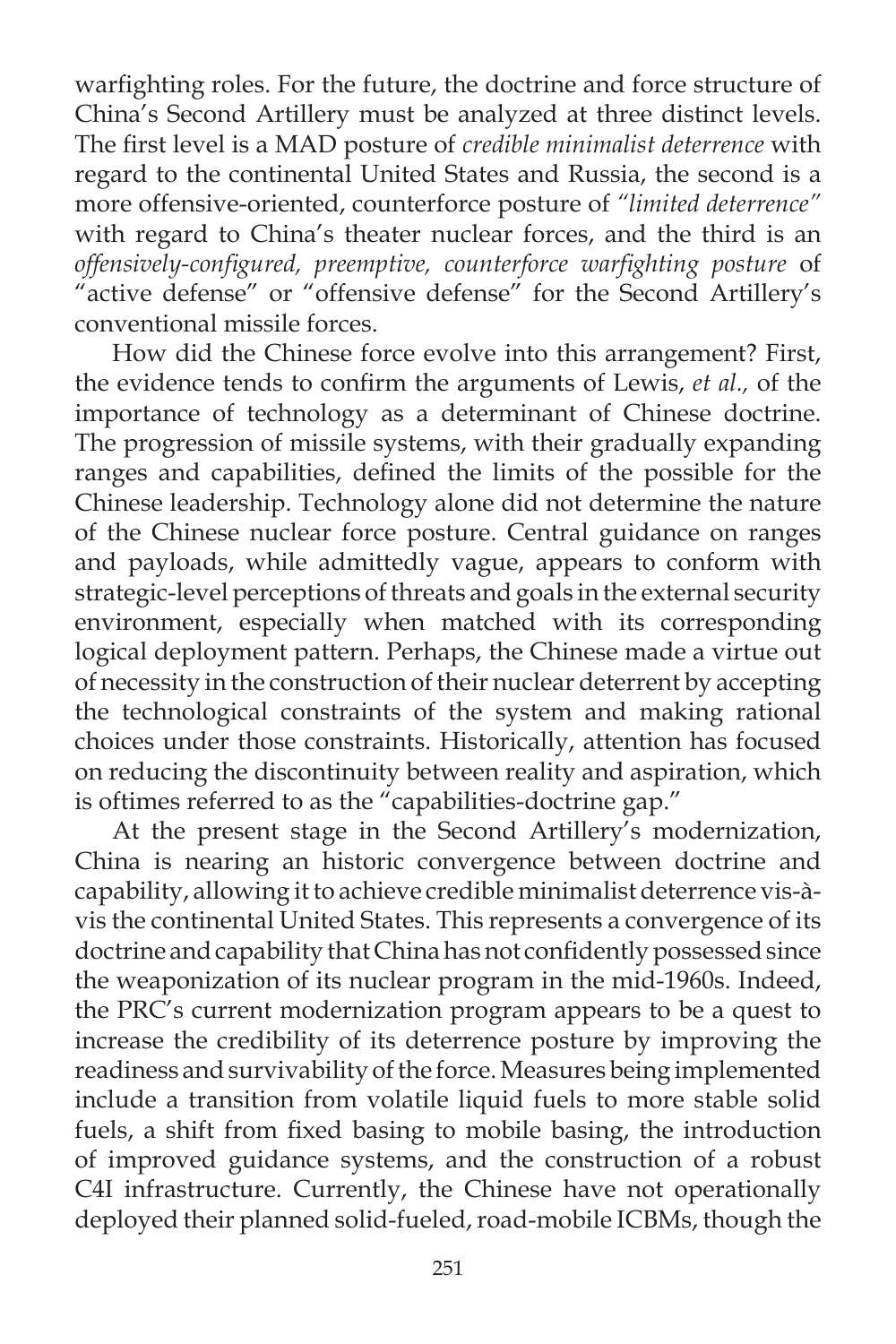DF-31 seems to be nearing initial operational capability after more than 30 years of work. When these systems come online, the Chinese will have succeeded in fielding a much more credible minimalist deterrent force, whose mobility and readiness theoretically increase the chances that some percentage of the force could survive a first strike and, thus, effectively deter potential attackers. In short, China has nearly put in place a fully-realized MAD force.

 But what about the future? In particular, how should one interpret the streams of writings beginning in the late 1980s from PLA strategists that advocate so-called "limited deterrence," and appears to resemble counterforce "flexible response." While these writings are not official declarations of doctrine, the fact that they are written by military analysts and appear in officially-sanctioned military publications gives them a special salience which deserves further scrutiny. In analyzing these writings, Johnston observes the emergence of "more comprehensive and consistent doctrinal arguments in favor of developing a limited flexible response capability" and that "Chinese strategists have developed a concept of limited deterrence . . . to describe the kind of deterrent China ought to have."47

 These recent Chinese writings call for limited, counterforce, warfighting capabilities "to deter conventional, theater, and strategic nuclear war, and to control and suppress escalation during a nuclear war."48 According the Chinese analysts, such a posture requires:

[a] greater number of smaller, more accurate, survivable, and penetrable ICBMs; SLBMs as countervalue retaliatory forces; tactical and theater nuclear weapons to hit battlefield and theater military targets and to suppress escalation; ballistic missile defense to improve the survivability of the limited deterrent; space-based early warning and command and control systems; and anti-satellite weapons (ASATs) to hit enemy military satellites.<sup>49</sup>

Because such a posture requires a significant increase in present Chinese capabilities, Johnston correctly highlights the gap between this proposed doctrine on the one hand, and actual capabilities on the other. As Godwin points out, the lack of any space-based reconnaissance or early warning systems means that Beijing's command and control system does not have the ability in real time to determine the size and origin of the attack, making it difficult to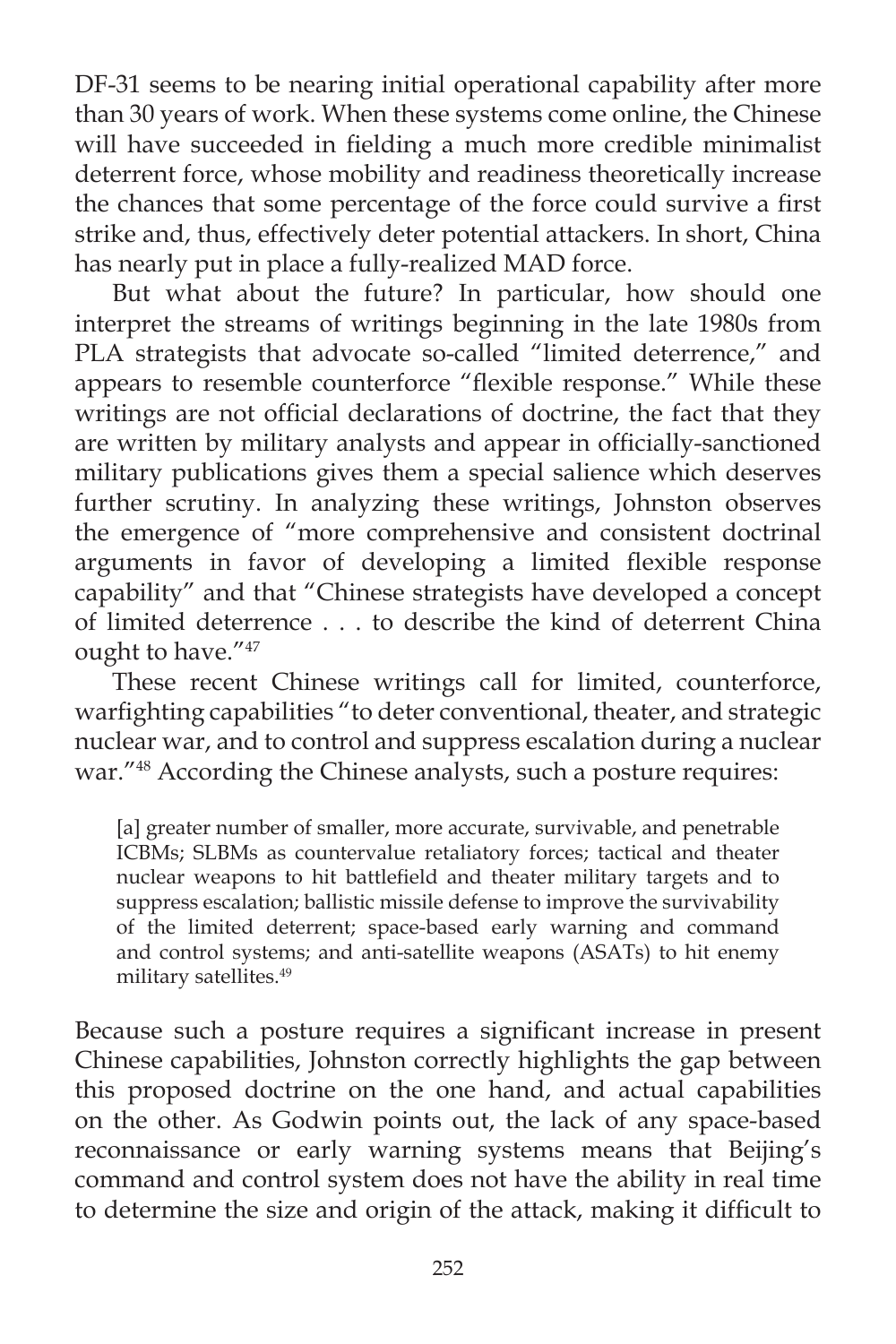determine what kind of response is required. This information is an essential component of the more sophisticated versions of limited deterrence found in Chinese military journals.<sup>50</sup> Johnston also notes that achieving such a deterrent posture is not an inevitable outcome, due to several constraints.

There is little empirical basis for questioning the findings of Johnston about internal military writings on nuclear deterrence, especially since there is a the striking disappearance of discussion of the term "minimal deterrence." There are a number of possible explanations. Paul Godwin suggests that Mao Zedong's death in 1976, and the implementation of Deng Xiaoping's military reforms in the late 1970s permitted China's military analysts to explore issues of doctrine and strategy "free from the stultifying requirement to verify everything they wrote with a literal interpretation of Mao's writings and statements."51 Second, Godwin points to the increased battlefield nuclear weapons threat on the Sino-Soviet border, which "raised the salience of strategic deterrence and nuclear warfighting to a level it had never before achieved." This threat encouraged Chinese military analysts to read extensively in Western theories and journals.52 Johnston himself offers some additional explanations in the last few pages of his *International Security* article.<sup>53</sup> Many of the PLA authors contrast limited and minimal deterrence, obviating the possibility that they have simply renamed the previous doctrine for bureaucratic purposes. The authors appear to be well-placed to affect the operational doctrine of the Second Artillery, which removes the possibility of a disjuncture between academic and military writings, as occurred between the writings of RAND strategists and the warwinning strategy of General LeMay at Strategic Air Command. If limited deterrence is defined as flexible response, counterforce warfighting, then perhaps limited deterrence is the *aspirational* doctrine for a future Second Artillery.

 Three more caveats can be added to interpret the emergence and meaning of an ostensible counterforce doctrine in China. First, assuming a continued adherence by China to its testing moratorium, and the possibility that it will ratify the Comprehensive Test Ban Treaty (CTBT) in the future, it is reasonable to question China's ability to develop smaller, lighter, and more accurate nuclear warheads (including potential multiple reentry vehicle [MRV] and multiple independent reentry vehicle [MIRV] capability) consistent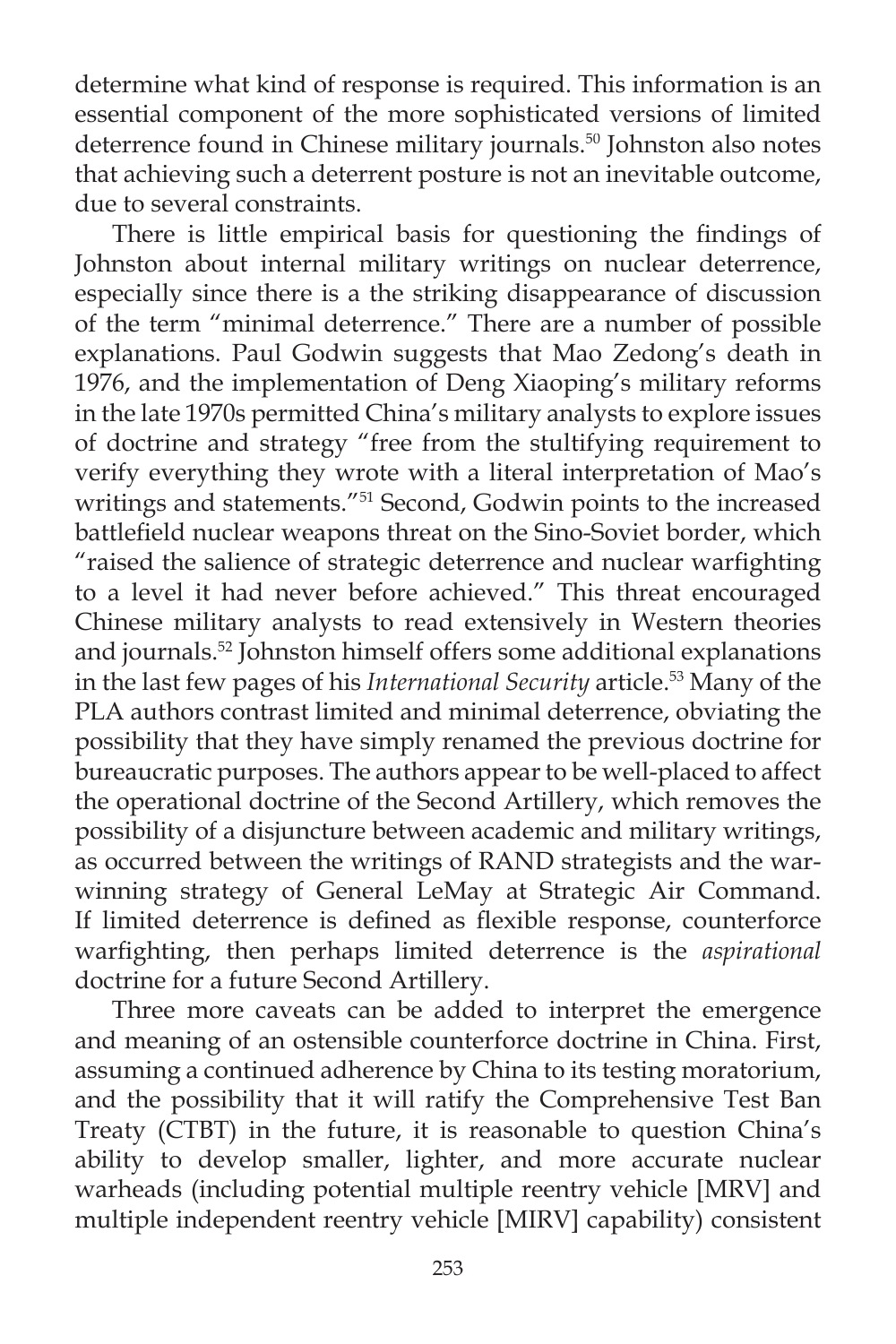with the counterforce aspirations described by Chinese analysts in the late-1980s and early 1990s. Second, it is possible that China's previously discussed tripartite system is a confirmation of Johnston's conclusions about limited deterrence, and the analysis has simply come to the same place from a different direction. Perhaps the Chinese, when they looked at the multifunctional force structure they created, felt that minimal deterrence no longer could encompass all of the various defensive and offensive, long-range and short-range systems in their arsenal. Borrowing from Confucius, they may have concluded that harmony could only be restored when the name of the thing matched the nature of thing, and the product of this *zhengming* was "limited deterrence." Third, even if one accepts limited deterrence as an overarching *aspirational* goal of this multifaceted system, the misinterpretation of Johnston's writings by some, such as the Cox Committee, to mean that the Chinese are unquestionably engaged in an aggressive modernization of their missile forces meant to enable counterforce warfighting, must be rejected. Indeed, there are legitimate, alternative explanations for many of the hardware trends in China. Reforms in mobility, readiness, and C<sup>4</sup>I infrastructure are readily and more comprehensively explained as an attempt to increase survivability from foreign attack. It may simply represent the long-sought confidence of a credible deterrent, and not necessarily the desire to achieve a warfighting, war-winning strategy. Moreover, as long as the numbers of the force stay beneath a certain level, increases in accuracy and multiple warheads alone do not pose an appreciably greater threat to American and Russian nuclear superiority. American strategic nuclear forces number close to 8,000 deployed on 575 ICBMs, 102 strategic bombers, and 17 SSBNs. A single *Trident* SSBN, carries more missiles (24) than the entire Chinese ICBM inventory.

### **CONCLUSION: IS CHINA FINALLY GETTING MAD?**

 In retrospect, Jonathan Pollack's tentative predictions in a 1995 book chapter entitled "The Future of China's Nuclear Weapons Policy" appear prescient:

Over the coming decade, the asymmetries between China's nuclear forces and those of the major nuclear arsenals seem likely to narrow, perhaps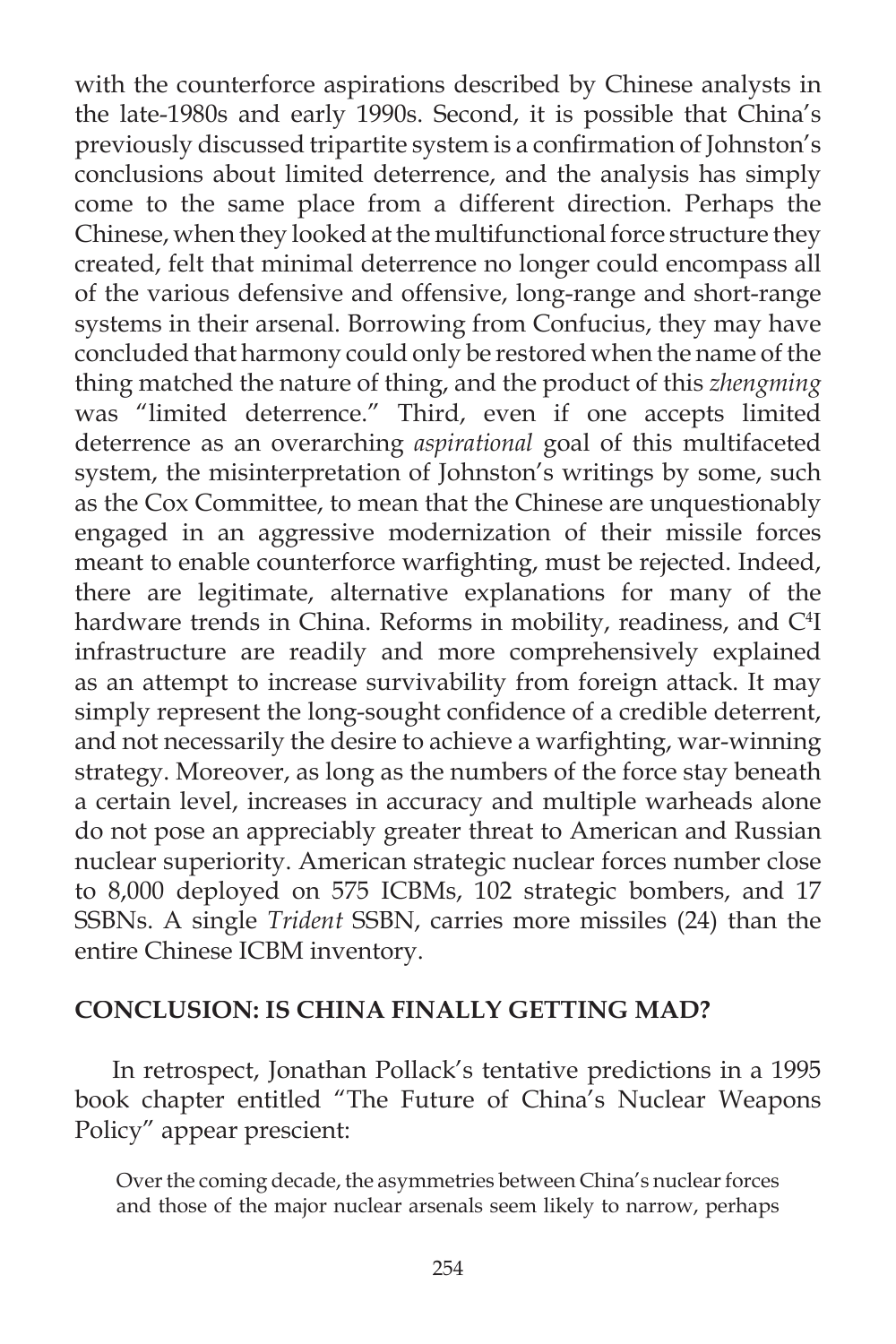appreciably. As the arsenals of the United States and the successor Soviet states diminish, the scale and imputed significance of Chinese nuclear deployments will grow. In addition, the Chinese appear in throes of a transition to a more credible nuclear deterrence, though there are ample uncertainties here as well.<sup>54</sup>

Ironically, since the above publication, more uncertainty was created by Beijing's perceptions of the West than by Chinese behavior. Its growing perception is that the Bush administration is moving away from MAD and deterrence towards a focus on preemption. As a result, Pollack's analysis that "the Chinese presumably feel less subject to strategic pressure than at any point since their emergence as a nuclear weapons state" is certainly no longer true.55 While the analysis in the previous section suggests that China's deterrent was credible in the psychological rather than technical sense of word, the ongoing development in the United States of a new generation of missile defense systems and the development of a potential capability to decapitate a small, nonmobile nuclear arsenal with conventional, precision-guided munitions undermines Beijing's "'insurance policy' against the prospect of significantly heightened U.S.-Chinese antagonisms."56 As a result, Beijing has accelerated deployment of a new generation of solid-fueled, road-mobile missiles, and is on the verge of achieving a technically credible deterrent for the first time and restoring some equilibrium in the offense balance with the United States. If one factors in U.S. continuing failures with socalled "Scud-hunting" for mobile missiles, China may soon arrive at a stable equilibrium in the impending world of offense-defense racing, whereby a U.S. preemptive first strike would not be capable of sufficiently degrading China's forces such that the currently planned architecture of missile defenses could reliably catch the stragglers.

 It is not clear whether Beijing will be content with the status of its nuclear force modernization once it reestablishes the credibility of its minimalist MAD force, particularly in a world marked by missile defenses, preemption and conventional attack. Indeed, the more interesting implications arise when one contemplates a larger Chinese force structure, combined with continuing reductions in Russian and American arsenals. Here Pollack's musings about the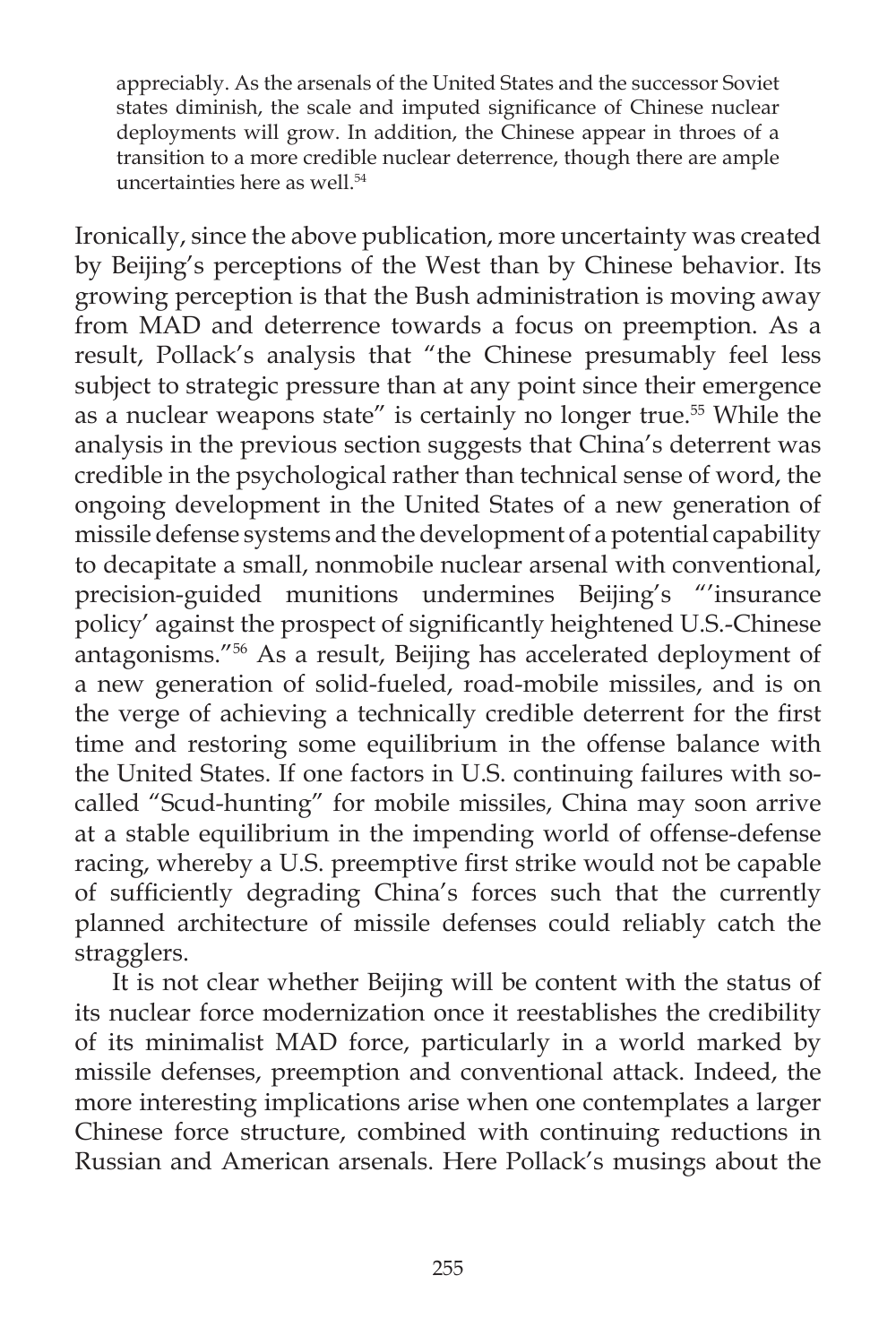declining appeal of minimalism and the possibility of trilateral "parity" between the PRC, United States, and Russia are relevant. $57$ So are Brad Robert's challenge to the nuclear community to consider what trilateral deterrence at, say, 600 warheads apiece would look like.58 In its desperation to retain the MAD dynamic, China may build to these levels, though it also permits the PRC to contemplate post-MAD counterforce strategies, such as a *force de frappe* capable of "tearing of an arm" of the adversary. Whether or not this force will ever be large enough to eclipse MAD in favor of counterforce is open to debate. What is clear, however, is that China is one of only two countries (the other being India) that is increasing the number of its forces while the Cold War arsenals of Russia and the United States are being gradually dismantled. Once the mobile DF-31 is deployed, China can be much more confident in its ability to ride out a preemptive strike, and rain down death on the attacker's cities. Assuming that the contradictions between its No First Use policy and the conventional threat result in the eventual scrapping of the policy, one can imagine a future in which China contemplates limited first strikes against an adversary's population centers or strategic forces. In such a violent world, we may dream of the days when China was only MAD.

### **ENDNOTES - CHAPTER 8**

1. See *The National Security Strategy of the United States of America*, Washington, DC: U.S. Government Printing Office, 2002.

2. This definition is drawn from Arthur Steiner's excellent chapter in this book.

3. Alastair Iain Johnston, "China's New 'Old Thinking': The Concept of Limited Deterrence," *International Security* 20, No. 3, Winter 1995/96, p. 19.

4. *Ibid*., p. 20.

5. Alice Langley Hsieh, *Communist China's Strategy in the Nuclear Era*, Englewood Cliffs, NJ: Prentice-Hall, 1962, p. 4.

6. Mao Zedong, "Talks with the American Correspondent Anna Louise Strong (August 1946)," *Mao Zedong Selected Works*, Vol. IV, Beijing: Foreign Languages Press, 1975, p. 100.

7. Lin Biao, "Long Live the Victory of People's War," *Renmin ribao [People's Daily]*, September 3, 1965.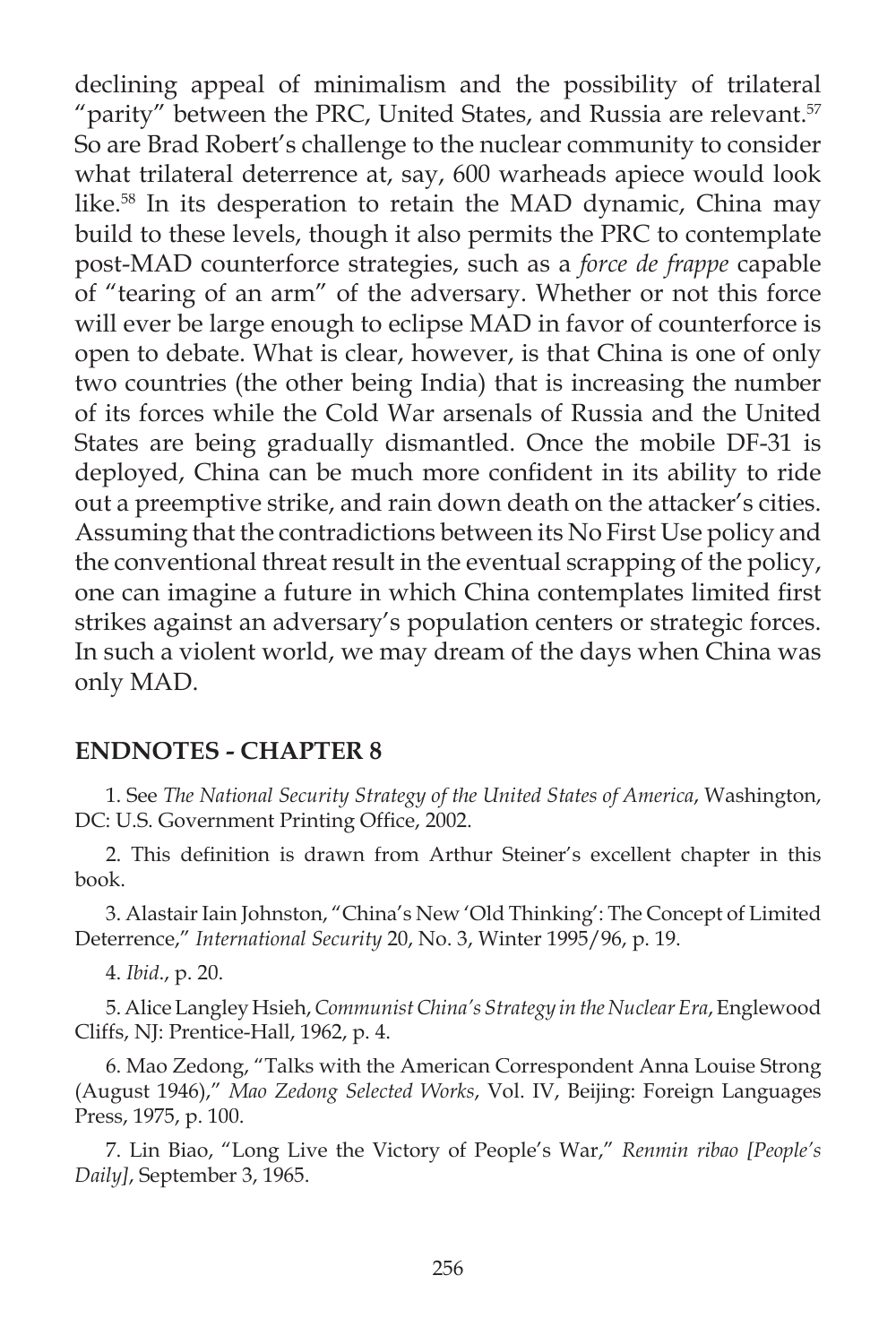8. Hsieh, *Communist China's Strategy in the Nuclear Era*, p. 4.

9. Rong Zhi, "The Big Powers' Military Strategies and Our Countermeasures by the End of This Century," in *Guoji Xingshi yu guofang zhanlue [The International Situation and Defense Strategy]*, Beijing, 1987, p. 73.

10. Mao Zedong, "On the Ten Major Relationships" (April 25, 1956), in *Selected Works of Mao Zedong*, Vol. 5, Beijing: Foreign Languages Press, 1977, p. 288.

11. "United States Strategy is in a Blind Alley," *Shijie zhishi*, December 5, 1957.

12. *Renmin ribao*, February 21, 1958; *Ta kung pao*, July 5, 1958.

13. Statement of the Government of the People's Republic of China, 16 October 1964, found in John Wilson Lewis and Xue Litai, *China Builds the Bomb*, Stanford, CA: Stanford University Press, 1988, pp. 241-242.

14. *Stuttgarter Zeitung*, May 12, 1958.

15. *Jiefangjun zhanshi*, March 11, 1956.

16. *Ibid*.

17. Mao Zedong, "On the Correct Handling of Contradictions Among the People," *Xinhua*, June 18, 1957.

18. *Ibid*.

19. Peng Dehuai comment to a mission of Japanese military officers visiting the mainland, August 22, 1956.

20. Statement of the Government of the People's Republic of China, 16 October 1964, found in Lewis and Xue, *China Builds the Bomb*, pp. 241-242.

21. Hsieh, *Communist China's Strategy in the Nuclear Era*, p. 136.

22. *Washington Post*, December 8, 1963.

23. Soviet government statement, August 21, 1963.

24. *Ibid*., p. 260

25. *Ibid*.

26. Alice Langley Hsieh, "The Sino-Soviet Nuclear Dialogue: 1963," in Raymond Garthoff, ed., *Sino-Soviet Military Relations*, New York: Praeger, 1966, p. 162.

27. *Jiefangjun bao*, July 17, 1958.

28. Chinese government statement, August 15, 1963.

29. Hsieh, *Communist China's Strategy in the Nuclear Era*, p. 76.

30. Statement of the Government of the People's Republic of China, 16 October 1964, found in Lewis and Xue, *China Builds the Bomb*, pp. 241-242.

31. *Ibid*.

32. Alice Langley Hsieh, "The Sino-Soviet Nuclear Dialogue: 1963," p. 158.

33. Statement of the Government of the People's Republic of China, 16 October 1964, found in Lewis and Xue, *China Builds the Bomb*, pp. 241-242.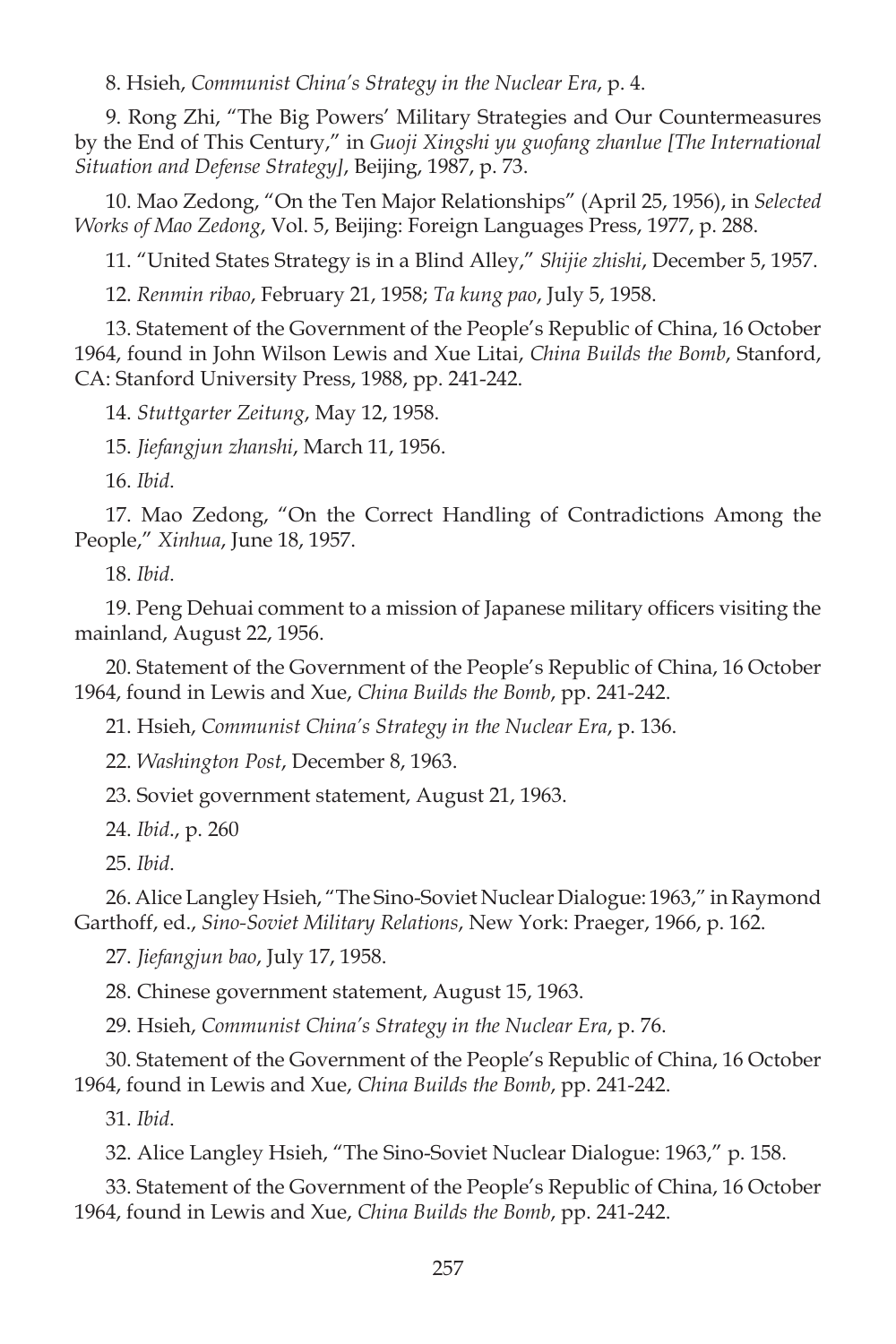34. *Ibid*.

35. Liao Chengzhi speech, *Radio Peking*, August 1, 1963.

36. Jonathan Pollack, "The Future of China's Nuclear Weapons Policy," in Weixing Hu and John Hopkins, eds., *Strategic Views from the Second Tier: The Nuclear Weapons Policies of France, Britain, and China*, New Brunswick: Transaction Publishers, 1995, pp. 157, 164.

37. Hsieh, *Communist China's Strategy in the Nuclear Era*, p. 97.

38. *Ibid*., p.123.

39. An account of this program based on offi cial sources can be found in John Wilson Lewis and Litai Xue, *China Builds the Bomb*, Stanford: Stanford University Press, 1991.

40. Statement of the Government of the People's Republic of China, 16 October 1964, found in Lewis and Xue, *China Builds the Bomb*, pp. 241-242.

41. "China undertakes not to use or threaten to use nuclear weapons against non-nuclear-weapon States or nuclear-weapon-free zones at any time or under any circumstances. This commitment naturally applies to non-nuclear weapon States Parties to the Treaty on the Non-Proliferation of Nuclear Weapons [NPT] or non-nuclear weapon States that have undertaken any comparable internationally binding commitments not to manufacture or acquire nuclear explosive devices." See Lieutenant General Li Jijun, *Traditional Military Thinking and the Defensive Strategy of China*, Letort Paper No. 1, Carlisle Barracks, PA: U.S. Army War College, August 29, 1997, p. 7; and China's white paper entitled *China: Arms Control and Disarmament*, Beijing: Information Office of the State Council, November 1995. The U.S. NSA, by constrast, is conditional in retaining the possibility of nuclear weapons use against non-nuclear weapon states who take part in an attack on U.S. territory, armed forces, or allies.

42. *China: Arms Control and Disarmament*, Beijing: State Council Information Office, November 1995, p. 261.

43. Xia Zhengnan, "On the Political Essence of War and the Atomic Age," *Mao Zedong Sixiang Yanjiu*, No. 2, 1990, p. 111.

44. Li Fumin and Li Dunsong, "A Brief Account of the Growth and Development of Our Country's Strategic Missile Troops," *Junshi Shilin [Military History]*, No.5, 1988, p. 51.

45. Li Jianghe and Hou Aiping, "What We Think About Our Country's Defense Development Strategy," *Junshi Shilin*, No. 5, 1987, p. 9.

46. Lieutenant General Li Jijun, *Traditional Military Thinking and the Defensive Strategy of China*, Letort Paper No. 1, Carlisle Barracks, PA: U.S. Army War College, August 29, 1997, p. 7.

47. Johnston, p. 5.

48. *Ibid*., p. 19.